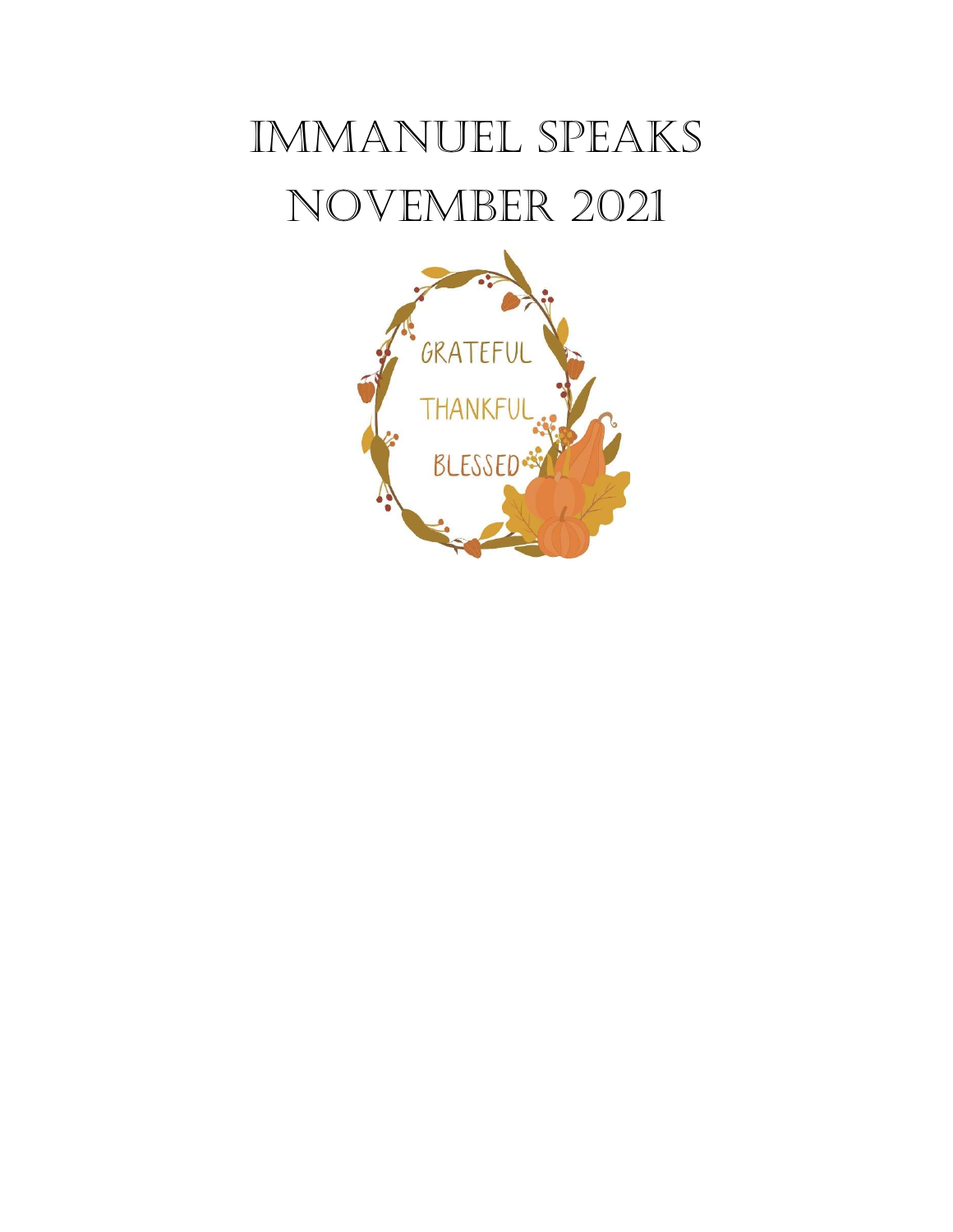## Brothers & Sisters in Christ,

 As we enter the month of November I have a question for you; what are you thankful for? As we gather on Thanksgiving Eve for worship we will hear the familiar story of the ten lepers. Leprosy was a dangerous skin disease where a person basically rotted away. It was also very contagious. To protect the community from spread those who had leprosy were forced to live outside of community. The only problem in Biblical days was that diagnosing leprosy wasn't that easy compared to today with modern science. And so in the end if you had a skin condition that didn't clear up you were considered a leper and cast out of the community.

 Imagine no longer being able to live amongst family and friends; it doesn't sound too great does it. Now imagine that one day you see Jesus walking by. Having heard of his power and ability to heal diseases and cast out demons what do you do? You would cry out to him wouldn't you? That is exactly what the lepers do in the story and Jesus responds by healing you. So what do you do know? Well, nine of the lepers return to their old lives immediately. Who could blame them? I would be excited to be able to see my family and friends again. However, one response is different. The tenth leper when he notices he has been healed immediately turns around and worships Jesus and give thanks. The tenth leper recognizes where his healing has come from and praises God.

 And so I ask again, what are you thankful for? This story serves as a reminder for us of the many ways God provides for us. Luther in his explanations to the three articles of the creed sums it up nicely. What do we have to be thankful for? From the first article we find that we are thankful that God provides for all of the physical needs of this body and life. From the second article we find that we are thankful because of God's free gift of love, grace, and forgiveness. Lost and dead in our sin, our Savior Jesus Christ has redeemed us from the powers of sin, death, and the devil and has named us as God's beloved children. From the third article we find that we are thankful for a God who continues to work among us through scripture and the sacraments bringing and keeping us in relationship with God. I encourage you as we enter the month of Thanksgiving to dust off those catechisms and read through Luther's explanations to the creed and see the many things that we have to be thankful for.

 There is also one more theme of this familiar passage that I would like to highlight as we travel through the month of Thanksgiving and that is how Jesus acts with compassion upon those in need. Jesus was well aware of the risk of interacting with lepers and yet he is willing to take it. He doesn't see them as contagious people, as outcasts who are shunned or to be avoided.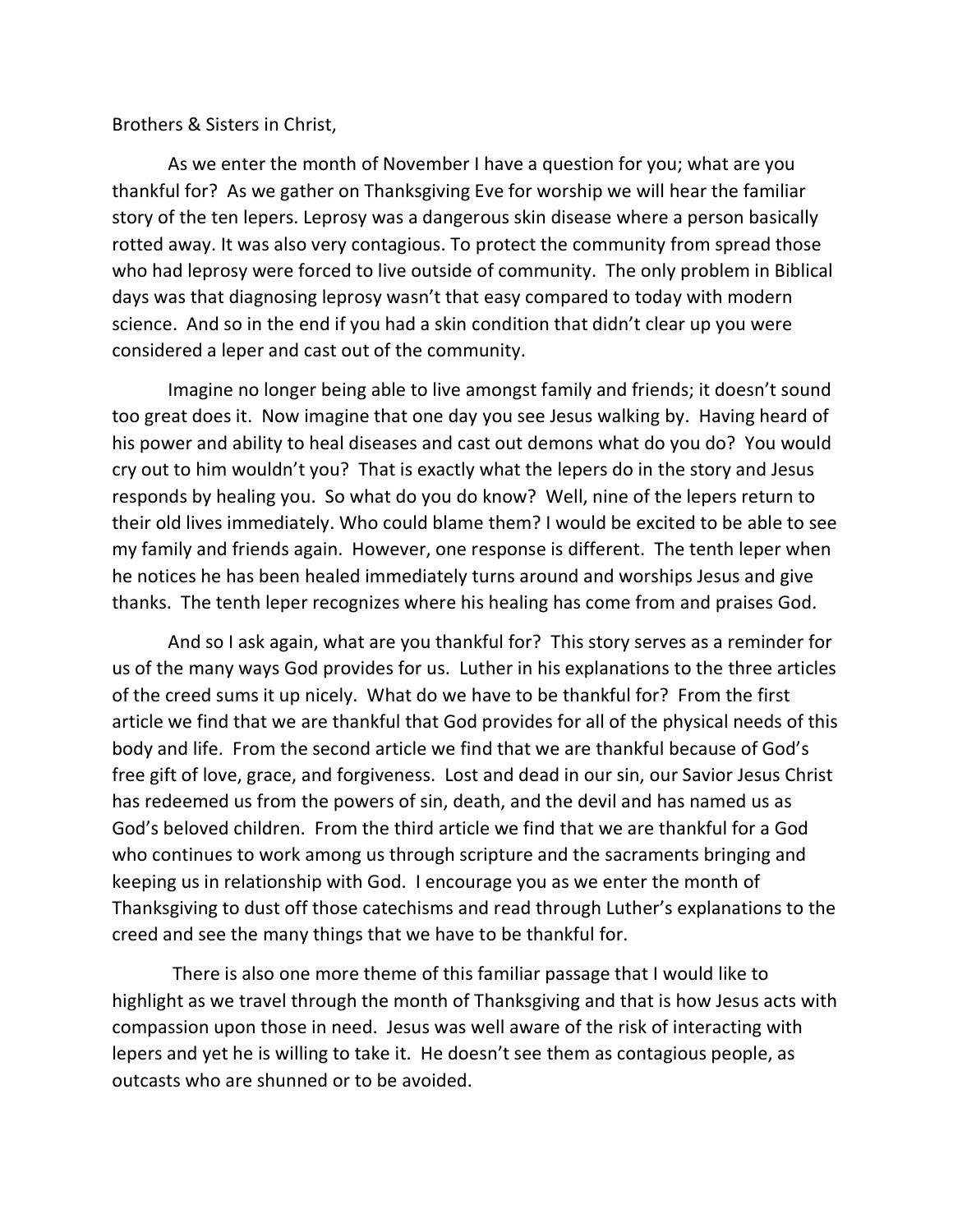Rather he sees them as children of God in need so he acts. The question is are we moved with the same compassion for those around us.

 As we sit down to feast on Thanksgiving, the fact remains that for many there will be no feast. Whether it is the lack of food, homeless, no family or friends, or the loss of family members or friends, and the list can go on and on; for many Thanksgiving isn't a joyous time. So what can we do to show compassion and love like Jesus? As we prepare our Thanksgiving grocery list maybe we could pick up a few items so that someone can enjoy a Thanksgiving meal. Maybe we could send some money to support communities and groups that sponsor a Thanksgiving meal. Maybe we pick up the phone and call or invite someone to be a part of our Thanksgiving and the list can go on and on. This story also reminds us that as God's people here on earth we are called to be faithful stewards of the resources that God has entrusted to us. From the call to Adam & Eve to care for creation to Jesus' call to love one another as he has loved us; we as God's people are called to be a blessing!

Happy Thanksgiving,

Pastor Joel

# Pastor's Report to Church Council (Sept. 14<sup>th</sup> to Oct. 11<sup>th</sup>) Rev. Joel Gueningsman

# October 11, 2021

# Pastoral Acts

- 45 in person/phone pastoral visits; presided at one baptism: Laiken Kendall Johnson; presided at one wedding: Kaitlynn Zetah & Ross Anderson; presided at one funeral: Lowell E. Anderson. Worship
- Reformation & Confirmation Oct.  $31^{st}$  @ 9am.
- All Saints worship Nov.  $7<sup>th</sup>$  @ 9am. Education/Youth & Family
- Confirmation & Youth Group
	- Two weeks left in first unit for confirmation
	- **E** Sunday night movie & conversation on "The Shack"
	- 16 kids attended Valley Scare
- Adult Bible study beginning Sept. 19<sup>th</sup>
	- o 7 sessions on "Making sense of Scripture"
	- $\circ$  Will meet in the youth room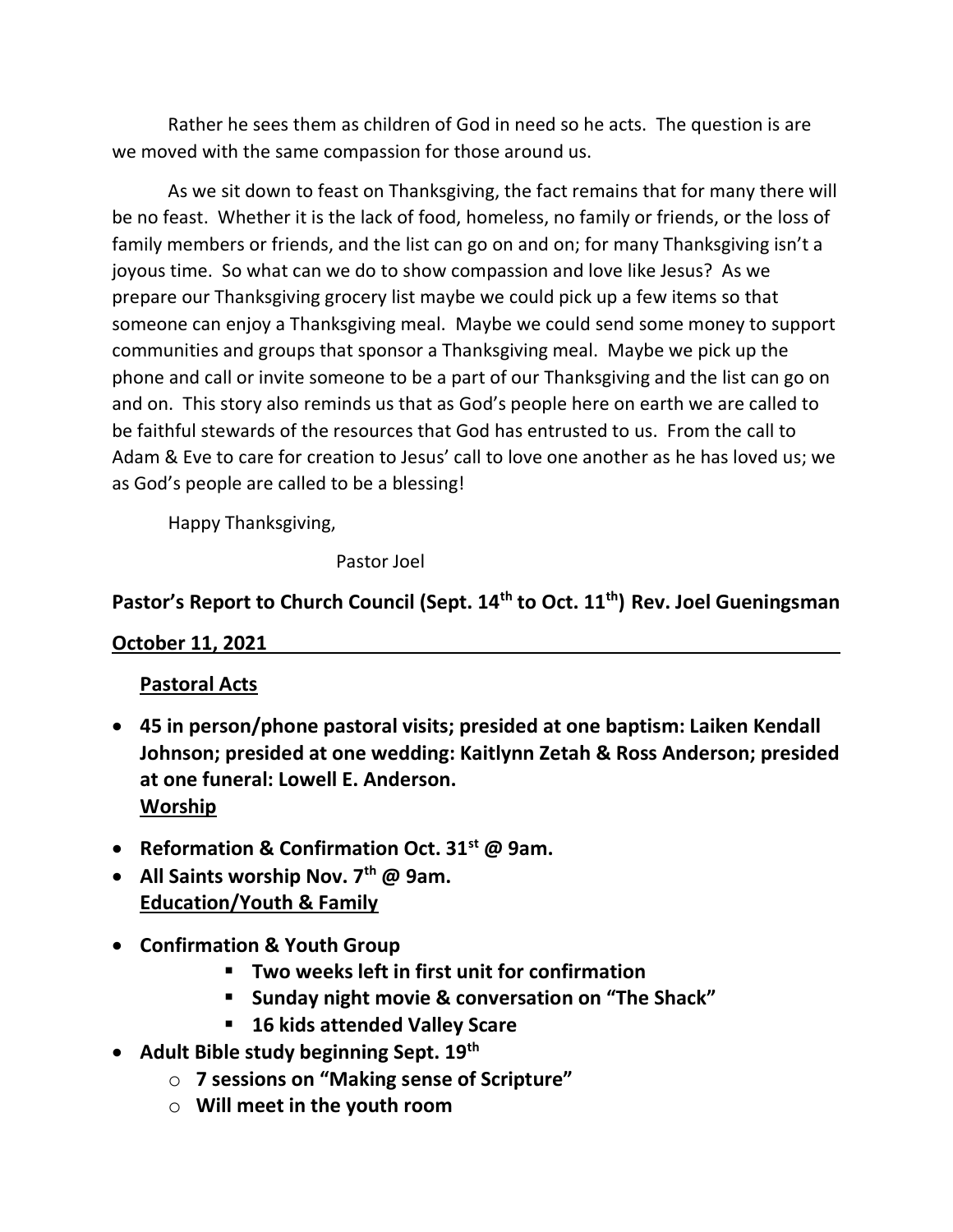- WELCA Bible Study @ PPP;
	- $\circ$  waiting to hear back from PPP about rules and then will contact circles about resuming if they would like to.

# Mission & Outreach

• Community meal Oct. 3<sup>rd</sup>, served 170

 $\circ$  Next community meal scheduled for Nov. 7<sup>th</sup>. Menu to be determined Wider Church

- Installation of Bishop Dee Pederson 10/9 at Granite Falls Lutheran Continuing Education/Pastoral Self-Care
- SWMN Fall theological conference Oct.  $10^{th}$ - $12^{th}$
- Vacation October 20<sup>th</sup> to October 24<sup>th</sup>
	- Gary leading worship, I will record the sermon

++++++++++++++++++++++++++++++++++++++++++++++++++++++++++++++++++

Immanuel Lutheran Church Council

## October 10, 2021

Attending: Gary Meyer; Duane Jaenisch; Pastor Joel; Michelle Shubert; Harold Goedgedrag; Josh VanderPol; Ross Pederson; LuAnn Kruger

Others attending: Carissa Pederson

Absent: Jim Jaenisch; Isaac Gosseling

Prayer was led by Gary Meyer.

The agenda had only 1 item on it today, Pastor Joel's notification to the council of his decision to activate his call papers.

Gary reviewed the role of a pastor as described by the ELCA. All agreed that Pastor Joel has met the requirements as stated. Pastor Joel stated that he is feeling 'broken' and no longer is able to serve this congregation effectively. Emotional testimonials were given by council members stating how they felt about his service and their desire for him to stay. A sabbatical was suggested, which he agreed to think about. No time frame was discussed.

Council members stated that Immanuel has a history at the synod of being difficult. It will likely be a long process to call another pastor. Some members stated their fear of who the next pastor would be as well as their apprehension to call another pastor to this congregation. It was discussed that a better system of complaints or concerns about a pastor must be developed, as the voice of a few does not represent the voice of all. The council agreed that all concerns by parishioners should be brought to the council first. Suggestion was made that education occur with council and parishioners about what the mission and position of the ELCA is on issues.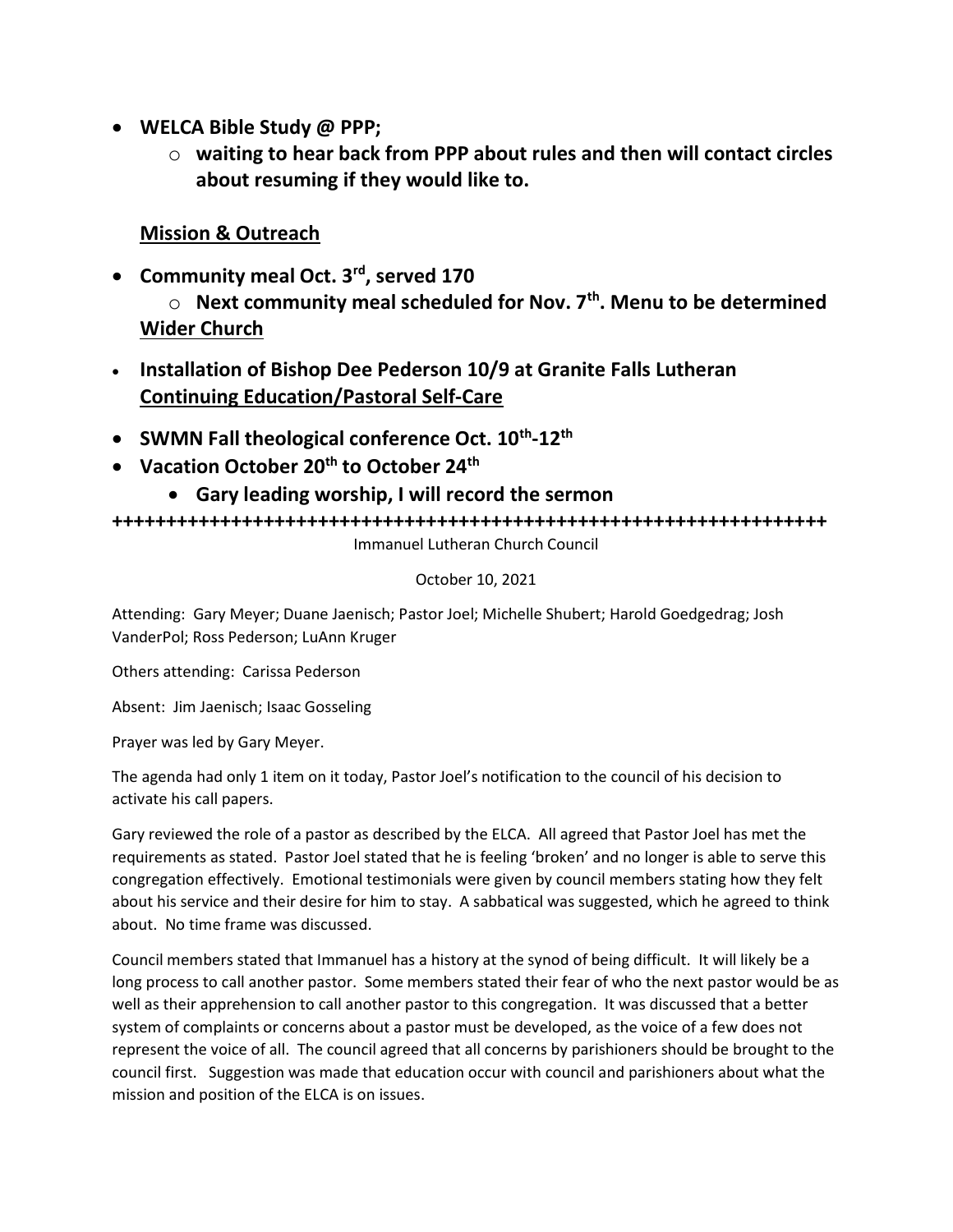Duane provided a written treasurer's report with no discussion occurring.

Gary said he would not be at the service on the  $17<sup>th</sup>$  because his son is getting married. He will lead worship on the 24<sup>th</sup> while Pastor and family are on vacation.

Respectfully Submitted, LuAnn Kruger

+++++++++++++++++++++++++++++++++++++++++++++++++++++++++++++++++++

Our Next Community Meal is Sunday, November  $7<sup>th</sup>$  from 5:00-6:00 p.m. On the menu is Scalloped potatoes and ham, corn, bun and apple pie. We will be serving to go orders in the church alley way and also serving in the church basement. Please comment on the church's Facebook page or call the office at 847-2138 with the number meals you are wanting.

+++++++++++++++++++++++++++++++++++++++++++++++++++++++++++++++++++++



Please join us for our Thanksgiving Eve Service with Communion on Wednesday, November  $24<sup>th</sup>$  at  $7:00$  p.m.

The office will be closed on Thursday, November 25<sup>th</sup> for Thanksgiving and also Friday, November 26<sup>th</sup>. Have a blessed Thanksgiving!

## ++++++++++++++++++++++++++++++++++++++++++++++++++++++++++++++++++ Tribe Up for December 2021

Allen Dieken John and Kathy Fritz Randy and Traci Grussing Lonnie and LuAnn Hansen Keith Harms Dale and Diane Koenen Cody and Trista Rand Jim and Lori Schmaedeka Jack and Donna Sparks Josh and Cindy VanDerPol

Above we have printed the **Tribe Membership for December, 2021.** The chairperson(s) will be calling you in the near future asking you to help serve Immanuel in some way. Start thinking today what you can volunteer to help with…oh, and please say yes! If everyone takes one job, the needs list would be filled. Thank you!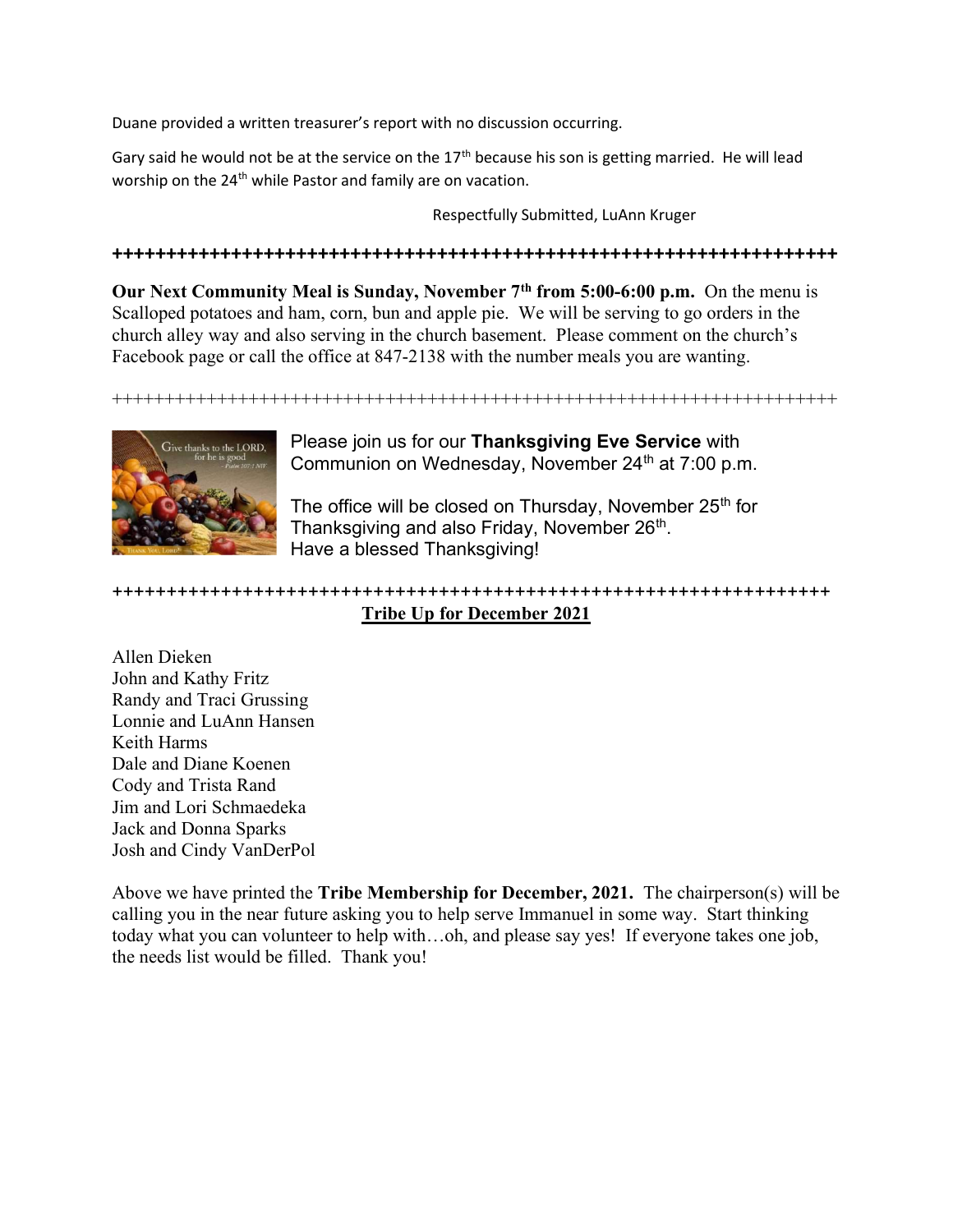|            | <b>Offerings Collected for the Month of October 2021</b> |
|------------|----------------------------------------------------------|
| Date       | Offering                                                 |
| October 3  | \$2393.00                                                |
| October 10 | \$2130.00                                                |
| October 17 | \$1215.00                                                |
| October 24 | \$1975.00                                                |
| October 31 | \$1761.00                                                |
|            | <b>Donations for MACPAC</b>                              |

MACPAC is a weekend food program open to all MACCRAY students. Non-perishable food is discreetly sent home in each student's backpack. Currently, 100 students are assisted per weekend at an average cost of \$2.70 per child. For longer breaks such as Thanksgiving or Christmas the cost averages is \$4.50. This program's sole source of funding is donations. Would you think about helping please? Consider a donation to MACPAC as a Christmas gift for someone who "already has everything". Checks may be made to MACPAC and dropped in the collection or mailed to MACPAC c/o Gary Meyer, 1131 2<sup>nd</sup> ST. NE, Clara city, MN 56222. Questions? Call 320-894-6649. Thank you for your generosity and heart for children.

#### +++++++++++++++++++++++++++++++++++++++++++++++++++++++++++++++++++++++++++

### WELCA Volunteer Handbook

Ladies, looking ahead to the 2022 WELCA Volunteer Handbook! Please look at the 2021 Volunteer Handbook. If you feel a change needs to be made as far as working ability – day vs. weekend circle, please contact Ann Hovda before December 1<sup>st</sup> at 320-841-0144. Thank you!

Also, if you have a change in a telephone number, home or cell, please let Kathy know in the church office. I will be working on the 2022 WELCA Volunteer handbook soon.

### +++++++++++++++++++++++++++++++++++++++++++++++++++++++++++++++++++++++++++ Thanksgiving Donations

There is a box placed in the back of the sanctuary, for donations for food, for a Thanksgiving meal. Please consider donating non-perishable food items that can be given to a family in need, for a Thanksgiving meal. Monetary donations are always welcome!

+++++++++++++++++++++++++++++++++++++++++++++++++++++++++++++++++++++

+++++++++++++++++++++++++++++++++++++++++++++++++++++++++++++++++++++



HANGING OF THE GREENS DAY - is Saturday, November 27<sup>th</sup>. It is hard to believe but the season of Advent, preparing for our Lord, is coming the end of this month. That being said, it will be the time to decorate Immanuel into it Christmas Season finery. Everyone is invited to come help decorate on Saturday morning, November  $27<sup>th</sup>$ , starting around 9:00 a.m.